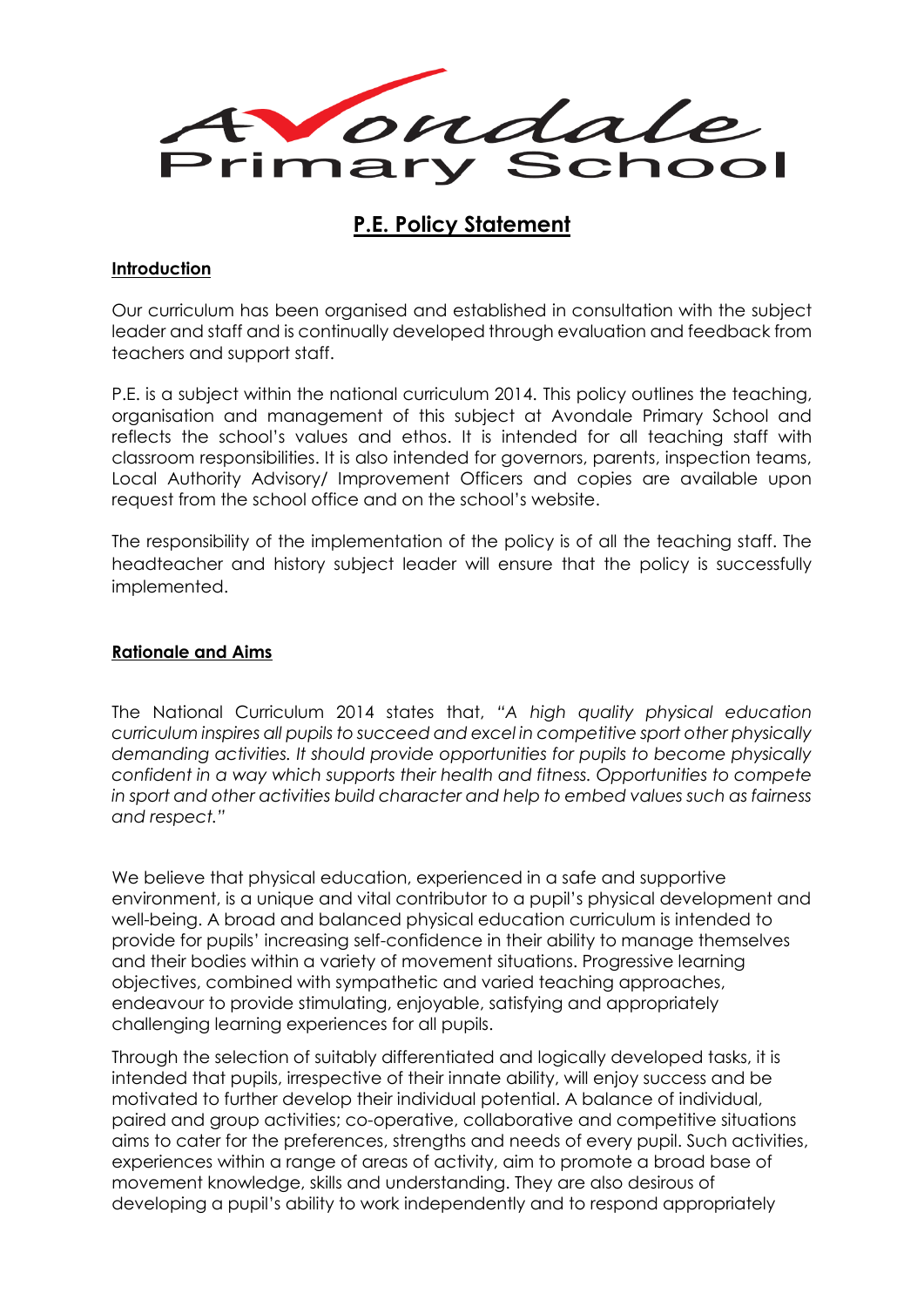and sympathetically to others, irrespective of their age, gender, cultural or ethnic background. The activities offered and the teaching approaches adopted seek to provide pupils with opportunities to develop their creative and expressive abilities, through improvisation and problem-solving. Pupils are encouraged to appreciate the importance of a healthy and fit body, begin to understand those factors that affect health and fitness and develop an understanding of health and fitness which can inform their future decisions.

# **Aims**

The national curriculum for physical education aims to ensure that all pupils:

- Develop competence to excel in a broad range of physical activities.
- Are physically active for sustained periods of time.
- Engage in competitive sports and activities
- Lead healthy, active lives.

These aims form the basis of what we believe physical education means for our pupils.

# Key Stage 1

Pupils should develop fundamental movement skills, become increasingly competent and confident and access a broad range of opportunities to extend their agility, balance and coordination, individually and with others. They should be able to engage in competitive (both against self and against others) and co-operative physical activities, in a range of increasingly challenging situations.

Pupils should be taught to:

- Master basic movements including running, jumping, throwing and catching, as well as developing balance, agility and co-ordination, and begin to apply these in a range of activities.
- Participate in team games, developing simple tactics for attacking and defending.
- Perform dances using simple movement patterns.

## Key Stage 2

Pupils should continue to apply and develop a broader range of skills, learning how to use them in different ways and to link the to make actions and sequences of movement. They should enjoy communicating, collaborating and competing against each other. They should develop and understanding of how to improve in different physical activities and sports and learn how to evaluate and recognise their own success.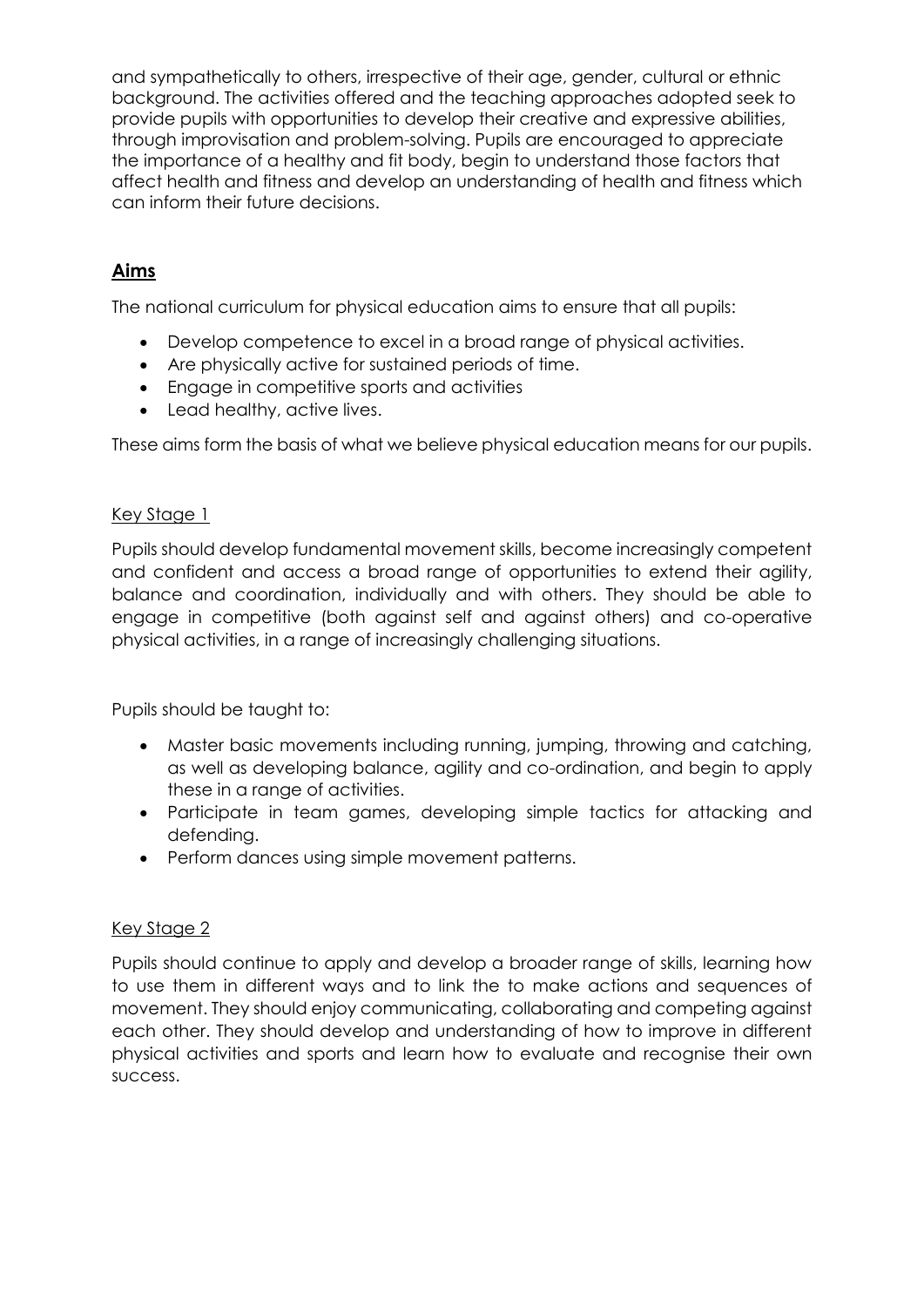Pupils should be taught to:

- Use running, jumping, throwing and catching in isolation and in combination
- Play competitive games, modified where appropriate, and apply basic principles suitable for attacking and defending.
- Develop flexibility, strength, technique, control and balance
- Perform dances using a range of movement patterns
- Take part in outdoor and adventurous activities both individually and within a team
- Compare their performances with previous ones and demonstrate improvement to achieve their personal best.

#### Swimming and Water Safety

All schools must provide swimming instruction either in Key stage 1 or key stage 2.

In particular, pupils should be taught to:

- Swim competently, confidently and proficiently over a distance of at least 25 metres
- Use a range of strokes effectively
- Perform safe self rescue in different water based situations.

#### **How P.E. is Structured In Our School**

Our scheme of work is structured by the national curriculum programmes of study for P.E.

In the Foundation Stage, physical development is interwoven within the seven 'areas of learning and development'. The Foundation team provide many cross curricular ways for pupils to develop skills and be physically active as well as providing teaching for children based on their need and level of physical development.

In KS1 and KS2 staff use the 'Champions' Scheme of Work by Rising Stars as a starting point for their lessons. This provides structure, ideas, progression of skills, differentiation, videos, resources and support for the teaching of P.E in accordance with national curriculum aims.

There are 6 sports units and 6 fitness units per year group to be covered throughout the year. Units should be taught in the order presented to allow for skill progression.

Children in Year 4, 5 and 6 attend swimming lessons at Darwen Leisure Centre for a term each. There are additional lessons offered for children in Year 6 who are not achieving the end of key stage expectation of 25m unaided swimming.

There are also opportunities for children to access OAA experiences at Robin Wood/PGL/Anderson Centre in KS2 and through age appropriate activities which take place on site in KS1.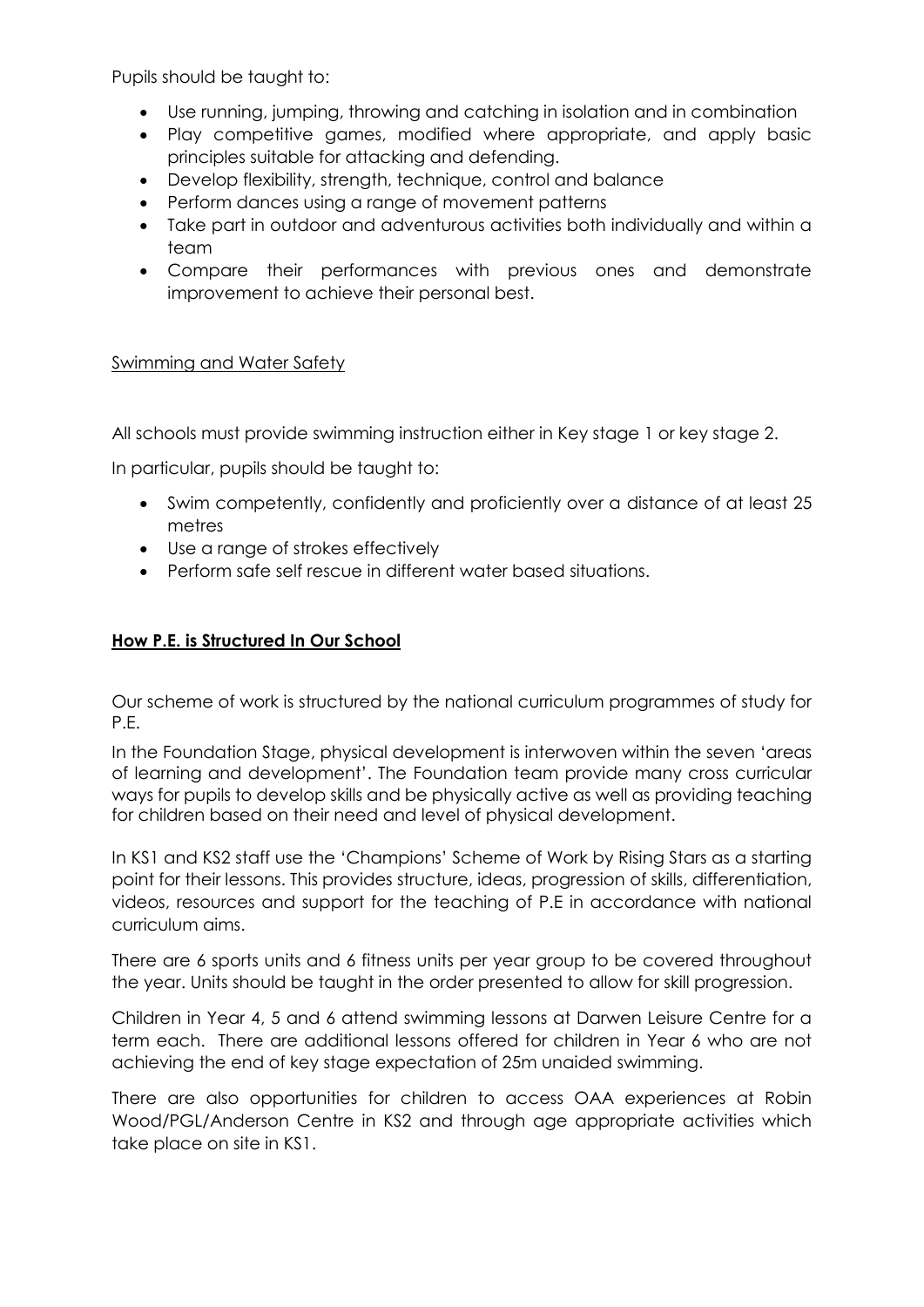# **Planning**

Planning is the responsibility of individual teachers and should:

- set clear objectives that are skills based,
- ensure work is matched to pupil's abilities and interests so, often differentiated,
- ensure progression, continuity and subject coverage,
- be evaluated so teachers are able to reflect on the effectiveness of the lessons and assess the children's learning.

Planning exists on two levels:

Long term - a whole school curriculum map for P.E. outlines the units and focus for each year group over each academic year. Coverage of the national curriculum is ensured in this way.

Individual lesson - they outline the learning objectives and skills that must be taught within each lesson. Teachers deliver lessons from a set of planned, progressive objectives that have been designed to build on children's skills as they move through school. Therefore, national curriculum objectives and skills coverage is ensured. The plans feature suggested activities that teachers can adapt as they wish to suit their children's abilities, interests, current events, their own teaching style, the use of any support staff and the resources available, making sure the skills and objectives are taught.

# **Health & Safety**

The school will follow the safety requirements as laid down by the guidelines in "Safe Practice in Physical Education" (B.A.A.L.P.E.) with particular attention to:

- Jewellery
- Supervision of children
- Pupils with Special Educational Needs

In addition, teachers should ensure that there is a safe working environment for whatever activity is taking place.

Staff are aware of the support available to them should they require it and health and safety considerations and key points feature within CPD arrangements.

At Avondale children are also taught about how to manage themselves safely. This covers all areas of P.E. and is especially prominent in the moving of equipment. Children are taught from Reception how to do this safely and effectively.

All out of school activities will comply with the guidelines in Avondale's Health and Safety Policy.

## **SEN**

All pupils, including those with SEND, are entitled to participate in activities as prescribed by the national curriculum. Certain provision may need to be made in terms of: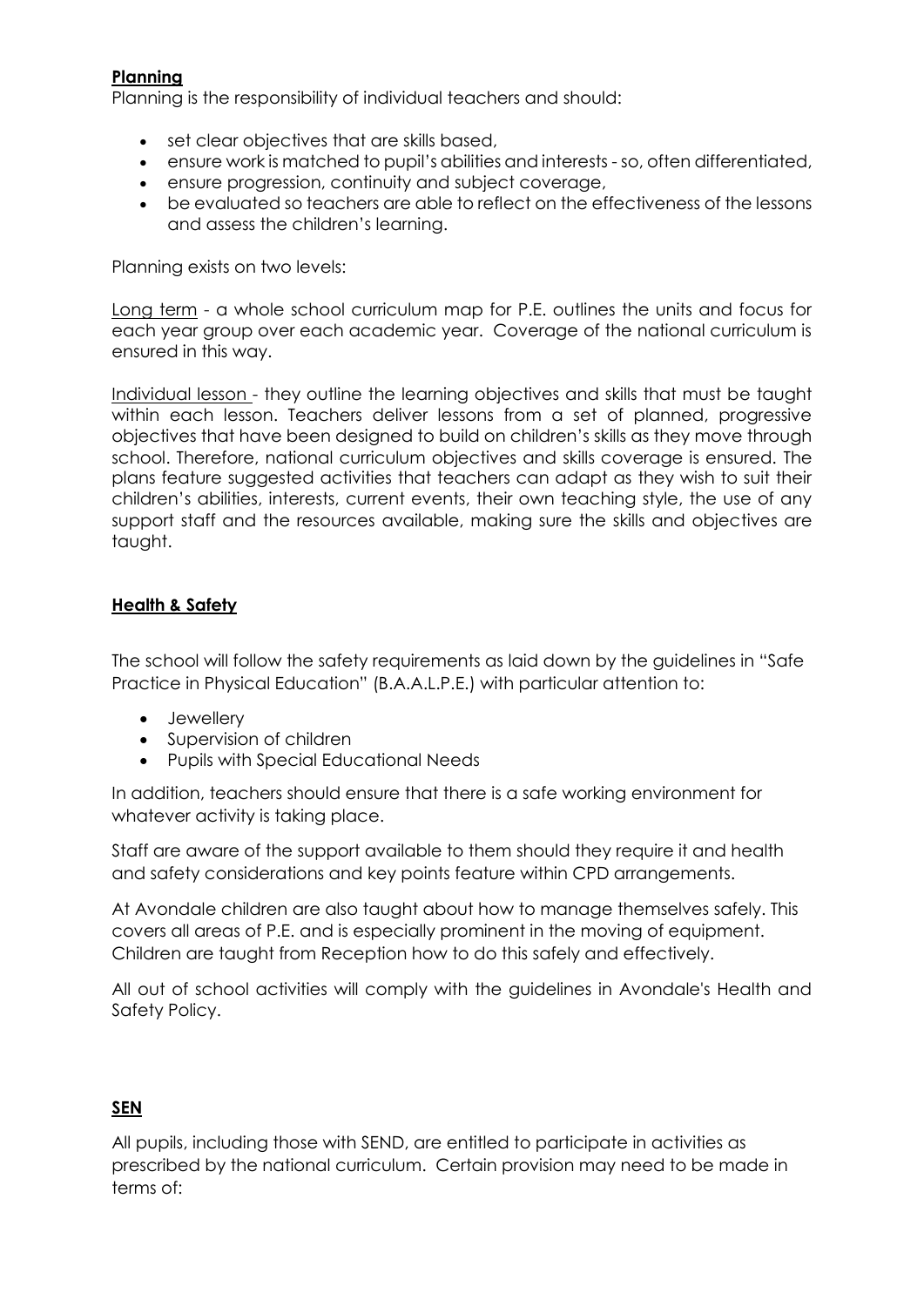- extended time to develop knowledge and understanding,
- differentiated activities,
- teacher/TA support,
- adapted recording systems,
- further aids or adapted equipment to allow access to practical activities.

For pupils who are working below year group expectations their progress is tracked using the P scales for foundation subjects.

## **Equal Opportunities.**

It is the responsibility of all teachers to ensure that all pupils, irrespective of gender, ability and including gifted pupils, ethnicity and social circumstance, have access to the curriculum and make the greatest progress possible. Continuity and progression is facilitated by the structure and content of the Scheme of Work.

# **Inclusion**

The school is committed to providing effective learning opportunities for all children. Our school aims to provide a history curriculum which meets the specific needs of individuals and groups of children. This includes the three essential principles of:-

- setting suitable learning challenges,
- responding to children's diverse learning needs,
- overcoming potential barriers to learning and assessment for individuals and groups of children.

## **Resources**

Resources for P.E. lessons are available in the P.E. stockroom within the gym. The stockroom houses a wide range of resources which can be use in a variety of ways depending of the activity taking place. These resources are clearly marked by the subject leaders and it is the responsibility of staff to ensure that equipment in returned in an organised and safe manner. Additional activities taking place both on and off site will add to the opportunities available to our pupils.

## **Assessment, Record Keeping and Reporting**

The focus of assessment should be on the progression of skills. Assessment will be used to inform teaching in a continuous cycle of planning, teaching and assessment. Short term assessments will be an informal part of every lesson to check children's understanding and give information, which will help teachers to adjust day to day lesson plans. Pupil progress should be carefully monitored with regular feedback and involvement of pupils in the reflection of their work. Any under-performance should be addressed as soon as possible and exceptional talent noted whilst also ensuring the children have appropriate challenge and extension activities.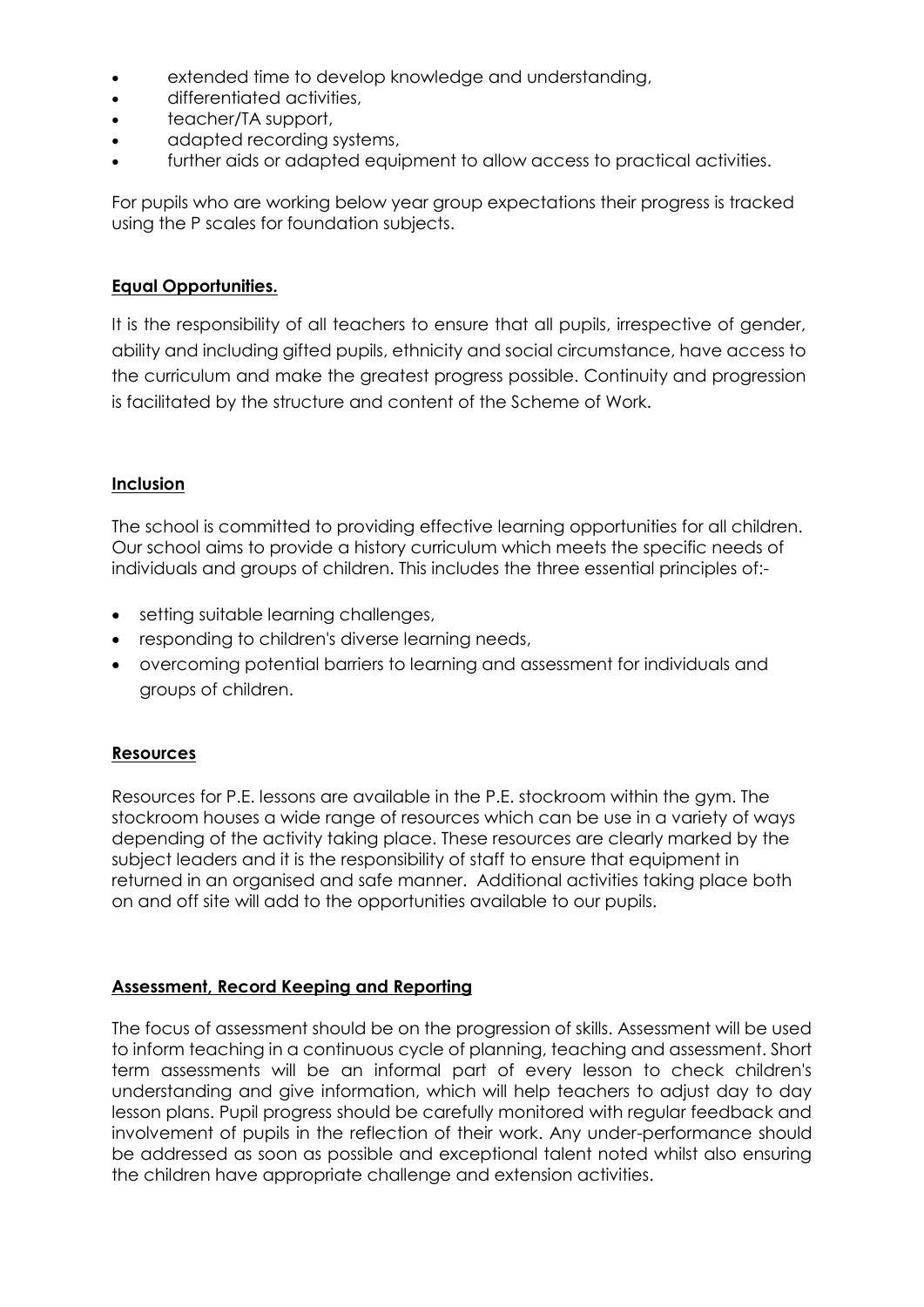At the end of each term the class teacher will highlight the objectives that have been taught. They will make a summative judgement for each child against the year group skills and objectives that have been covered so far. Names are recorded on a tracker grid highlighting which pupils are:

- Below
- Within year group expectations
- Met / Secure
- Greater depth

At the end of the academic year this information is passed to the next class teacher and subject lead. The level that a pupil is working at in P.E. will be reported to parents in the end of year report.

## **Monitoring and Evaluation**

Monitoring of the standards of teaching and learning in history is the responsibility of the subject leader in consultation with the head teacher. Planning, book scrutiny, pupil voice and lessons will be monitored as part of the Whole School Monitoring and Evaluation Policy on a rolling programme. Key strengths from monitoring will be identified along with issues for development. Any additional actions to be taken are noted on the P.E. action plan for that school year. Subject leaders meet termly with the whole school curriculum lead to report and discuss findings and feedback at staff meetings. The subject leader produces an Action Plan at the start of each year and an annual Subject Report for the SLT and Governors in the summer term.

#### **The Role of the Subject Leader**

The subject leaders for P.E. are Emma Thomas and Matthew Clegg.

It is the role of the subject leader to:

- take the lead in policy development and the production of schemes of work designed to ensure progression and continuity in geography throughout the school,
- support colleagues in their development of detailed work plans and implementation of the scheme of work,
- monitor progress and attainment in history,
- take responsibility for the purchase and organisation of central resources for history,
- keep up-to-date with developments in history education and disseminate relevant information to staff,
- produce an Action Plan at the start of each academic year,
- produce a report to governors at the end of each school year.

Their role is defined in detail in their subject leader job description and is linked to teacher appraisal.

#### **Governors**

The link governor for P.E. is E Lowe. They have the responsibility of meeting with the subject lead half termly to discuss data, development of the action plan and any other issues. The link governor will then provide a report to feedback to the Full Governing Body. In addition to this, the subject lead will write a report to be discussed